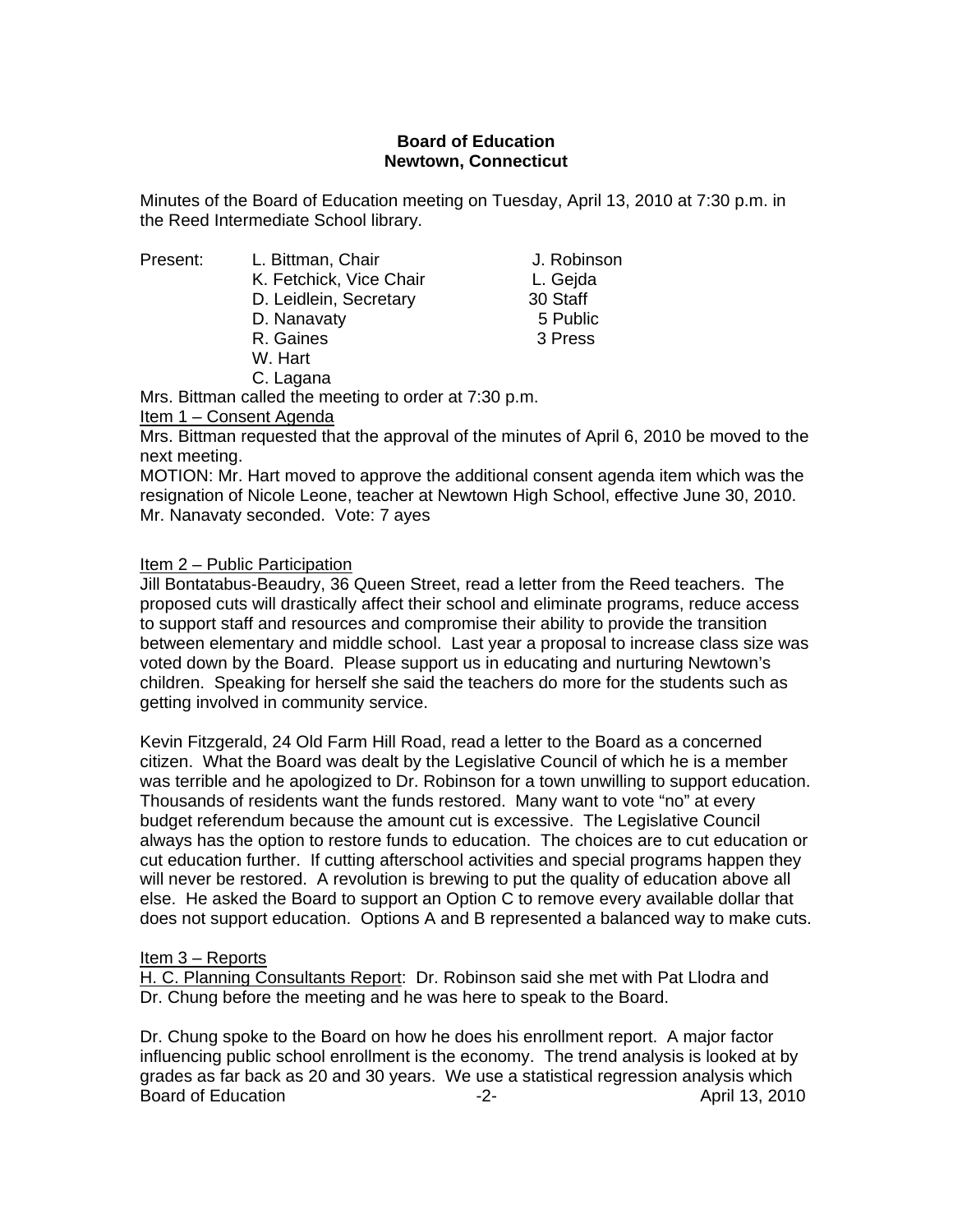shows how the unemployment rate or housing sales will affect the birth rate. Higher unemployment rates mean lower births. With school enrollment many variables that took place in the past will impact the future. We establish assumptions and then look at enrollment by grade.

Mr. Nanavaty asked if he was going to address empty nest homeowners who sell to young families.

Dr. Chung said that would be addressed. He has taken surveys of other towns regarding that issue.

Mrs. Fetchick asked if he has looked at trends as far as how many parents enroll their four-year-old children rather than waiting until they are five.

Dr. Chung said the easiest method is to take the historical ratio between births to kindergarten age over the last 10 years. First we project the statewide enrollment by grade. Then we take Newtown's enrollment by grade which allows us to compare our growth and the statewide growth.

Mr. Hart asked for some samples of projections he's done. Mrs. Fetchick said the Planemetrics report is on the Town website.

Mrs. Bittman asked if he was going to look for the potential for additional homes being built.

Dr. Chung said he was going to revisit his previous projections. The past trend does not take into account the demographic structure change or the impact of the economy.

Dr. Robinson said the next item was for a discussion with the First Selectman but she could not join us tonight.

Correspondence: Mrs.Leidlein said the Board received correspondence from Angela Silver regarding concern with the middle school cuts, Karen Pierce suggested cuts, and Laura Main requested the dollar amount for special education legal fees for the district.

Chair Report: Mrs. Bittman spoke about the Legislative Council meeting. Gary Davis wanted to decrease the reduction by \$750,000 with certain caveats and to work with the Education subcommittee to look for additional savings before the referendum with the money saved going back to the general fund. He asked her to bring it to the Board but the motion failed. She feels there would be no harm including the Education subcommittee in discussing our budget. We don't meet jointly enough. She also met with several groups of taxpayers who were considering a "no" vote. She has been encouraging people to not make a "no" vote with the hope there would be money restored. She and Mr. Nanavaty have continued meeting with the bus drivers. The district had their first underage drinking forum this year. Tonight she met with Reed PTA and tomorrow she, Mrs. Fetchick and Dr. Robinson will be fielding question from the *Bee*.

Mrs. Fetchick thanked Sarah Beier because she worked to have this underage drinking program.

Board of Education **Contact Contact Contact Contact Contact Contact Contact Contact Contact Contact Contact Contact Contact Contact Contact Contact Contact Contact Contact Contact Contact Contact Contact Contact Contact Co**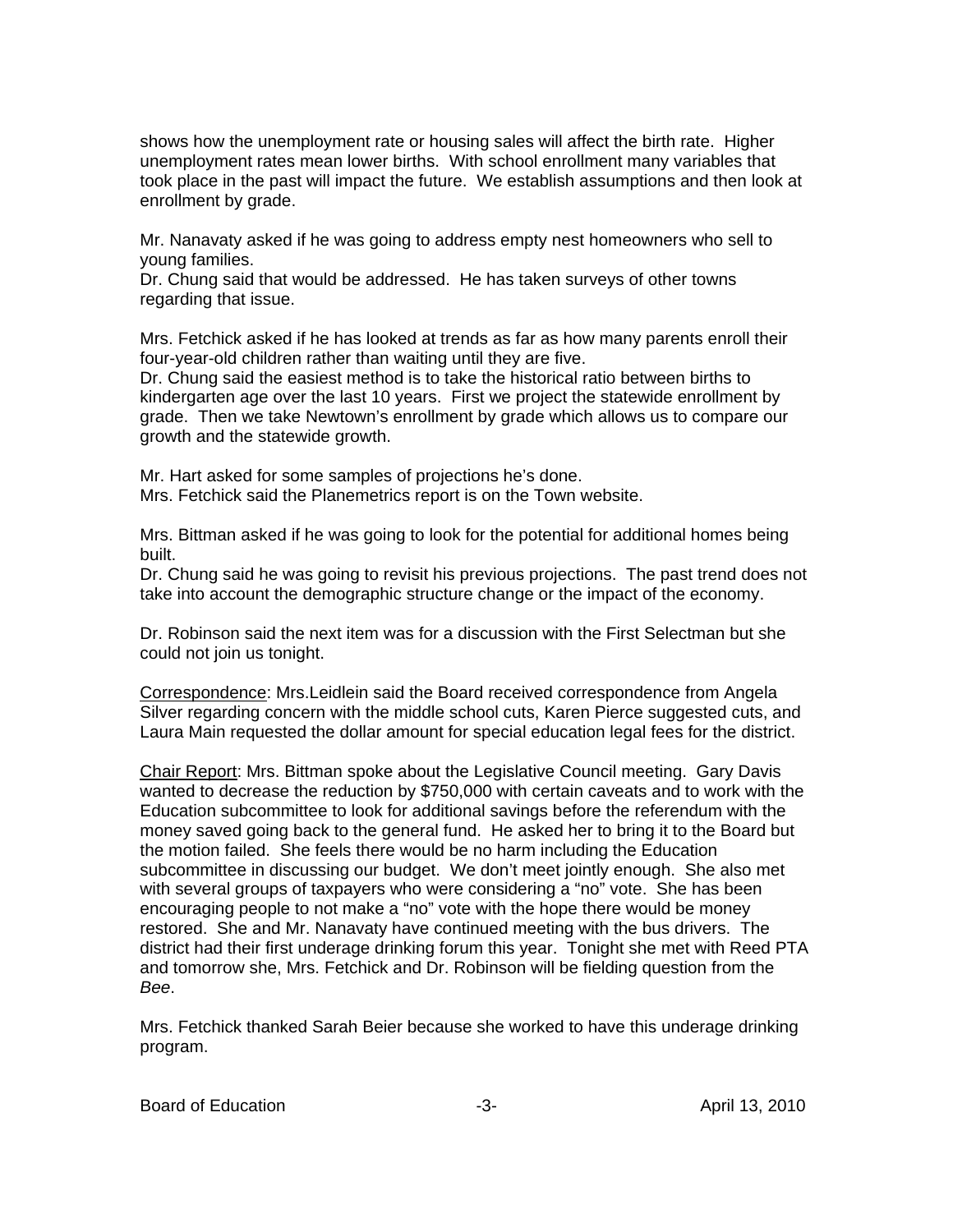Superintendent's Report:

Dr. Robinson said last Saturday was the follow-up session of community conversations on underage drinking. Students, parents and community members attended. Last night was the ninth grade forum. She commended Mrs. Beier for her work on this program. Newtown used to belong to the Tri-state Consortium which comprised New York, New Jersey and Connecticut. Only high achieving districts are invited to be members and we are fortunate to be joining them again. This is an opportunity for us to continue improving our work during a time of little money for professional development.

So far we have 79 applications for the two principal positions. She has met with the Middle Gate and Sandy Hook faculty and asked them to think about the principalship and what they would like to see in their new principal.

We continue to monitor the kindergarten enrollment for September. Right now there are 64 students for Hawley, 67 for Head O'Meadow, 90 for Middle gate, and 92 for Sandy Hook.

The high school delegation of 26 will be leaving for China on April 16 returning on April 25. All are paying their own way and will be working in the schools while there.

Policy Committee: Mrs. Fetchick stated they are meeting this Thursday. Facilities Committee: Mr. Hart had nothing to report.

MOTION: Mr. Nanavaty moved to approve the financial report for the month ending March 31, 2010. Mr. Gaines seconded.

Financial Report: Mrs. Fetchick referred to page 7 of the financial report under employee benefits appears to include things like early retirement, medical and dental insurance and other offsets. Does the anticipated deficit include that we are expecting more employee contributions throughout the year until June?

Dr. Robinson said that was correct. The number in the report is the collapsed number which includes everything.

Mrs. Fetchick asked to extend item 212 medical and dental insurance items.

Mrs. Bittman asked to have that emailed to the Board.

Mr. Hart said it jumped up this month and asked why.

Mrs. Fetchick wanted to get more information before the report was approved. Mr. Nanavaty said on page 2 under employee benefits it is stated that it will fluctuate. He questioned that with her understanding aside, how would it change the report. Mrs. Fetchick said the information didn't match what the Board received last week.

Mr. Nanavaty withdraw his motion. Mr. Gaines withdrew his second. The vote was tabled until the next meeting.

## Item 4 – Old Business

High School Expansion Project Update: Dr. Robinson said we had one setback this week. The chiller being transported by truck from Ohio while turning onto Oakview had

Board of Education **Francisco Community -4-** April 13, 2010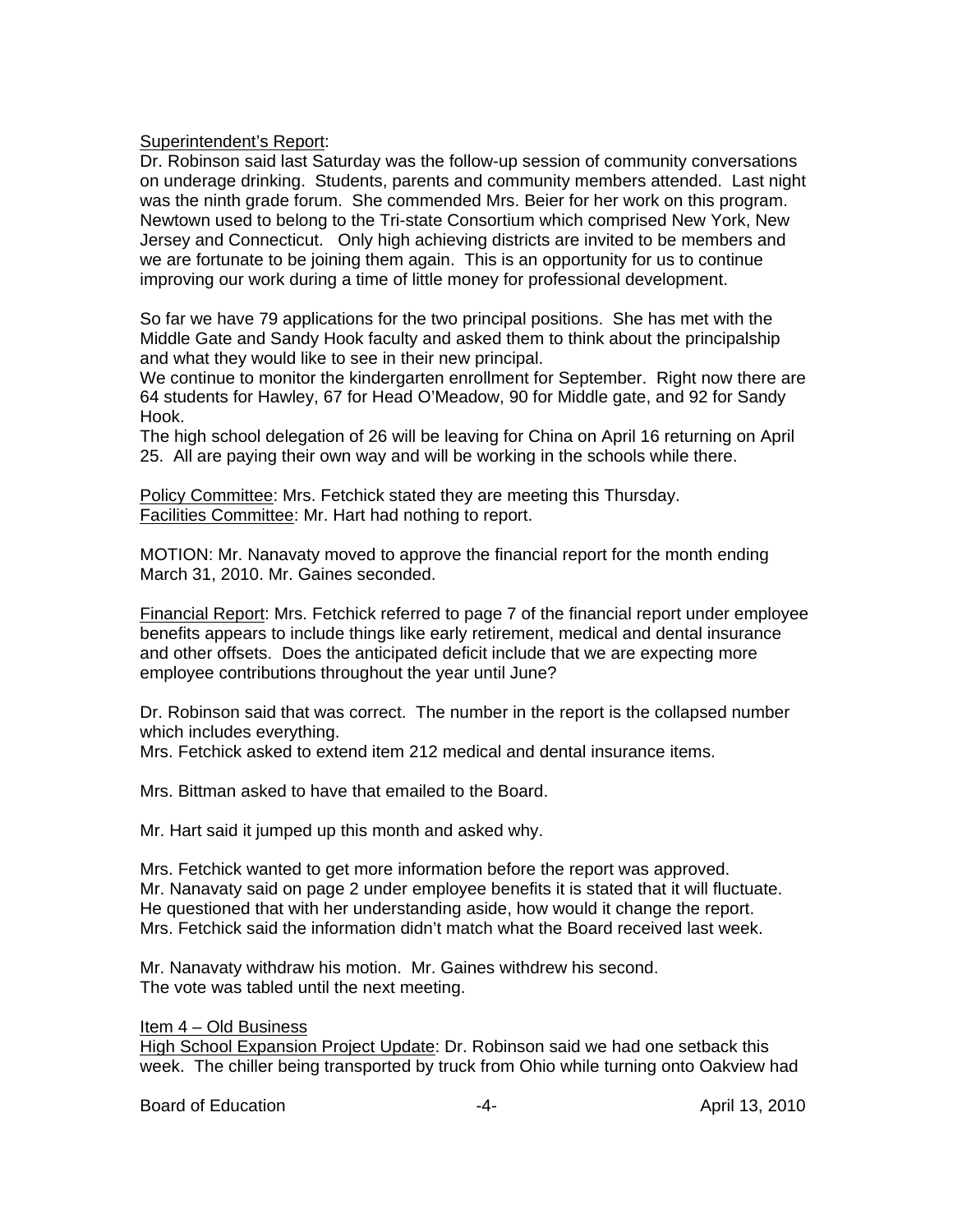to make a quick turn to avoid a speeding car and lost the chiller. We aren't sure how long it will take to be replaced.

Approve Ed Specs for the Middle School Roof: Dr. Robinson said the ed spec for the roof need to be approved before going to the State. They can turn it around in a day.

MOTION: Mr. Hart moved to approve that the Board of Education approve the educational specifications for the roof replacement project at Newtown Middle School. Mrs. Fetchick seconded.

Mr. Nanavaty asked if we had received them at the last meeting. Dr. Robinson said the Board received them last week and the description was in the packet tonight. This gives us a 20-year warranty with considerably better material. Vote: 7 ayes

Budget Update: Dr. Robinson said we are in limbo until the referendum regarding the \$2.5M. She spoke about the self-funded medical plan with a 7.89% increase. Mr. Gaines was going to be part of the team to review the health consultant applications. We are still awaiting a MOU from the Town so the Board can sign with the Town for the reserve fund to pay the premiums.

Mr. Nanavaty shared his concern with the reserve fund because of what happened in the past. We left the self-insured program because of that. He hopes the MOU will be signed by the chair of Legislative Council and chair of the Board of Finance. He still feels it is a proposal and he is not very comfortable until we have a MOU to even consider this \$569,909 as a savings. He has questions as to whether we should see if there could be any additional reductions on the Town side where they are paying 7% cost share which might benefit the whole town. Maybe we could even move the Board of Education employees to a different insurance plan to save money. The BOE plan is basically a POE. We are finding our experience rate on the PPO is better than the POE.

Dr. Robinson said there are other things to consider because we are going to be paying our consultant separate for administration.

Mrs. Fetchick said we had been banking administration fees for the Town and Board of Education. It appears we are paying two fees.

Dr. Robinson said it is a theoretical fee. We are estimating \$75,000. As soon as the committee reviews them we will get the figures.

Mr. Hart said that regarding the MOU, the account will build up a healthy balance fairly quickly. What happens if we run out of money?

Dr. Robinson said it has to be made up. You have to build up a reserve but three months with a multitude of claims does not give you a big balance. It is usually after a couple of years that you have a good balance.

Mr. Nanavaty said there has to be some discussion because it may work to our disadvantage to have the Board of Education and the Town have different health plans. Board of Education **-5-** April 13, 2010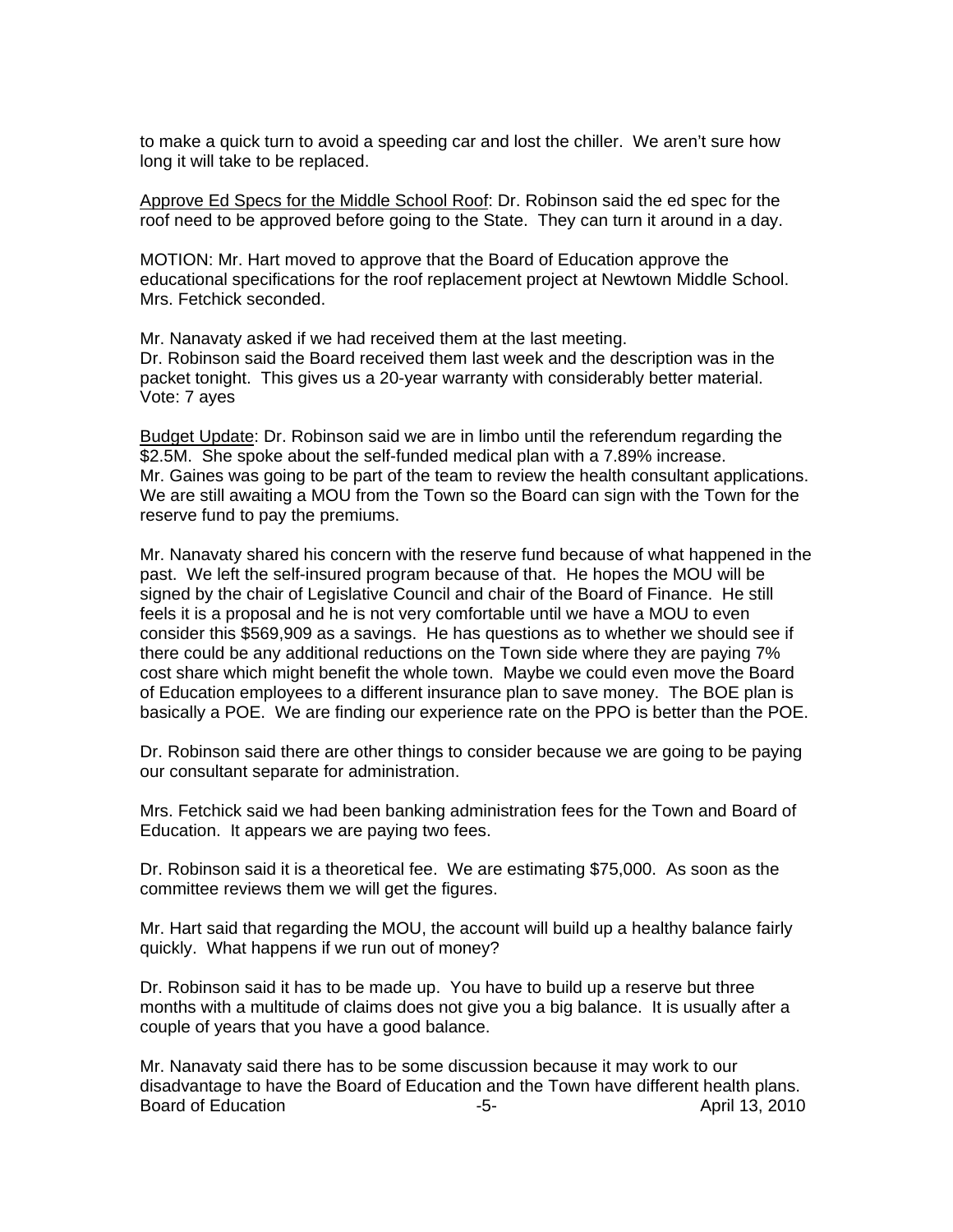Also, we had discussed purchasing an umbrella from Anthem to cover any extraordinary claims. If we are self-funded we would have to purchase it.

Mr. Hart asked if it would make sense to have an expert come in regarding this because we really need to study the details.

Mrs. Bittman said our subcommittee would do that. She also asked for comments on the motion from the Legislative Council suggesting a meeting with the Education subcommittee and the Board of Education.

Mrs. Leidlein said she is always in favor of collaboration with other boards. Mr. Gaines said it would be a non-binding discussion with them and we will not try to cut deeper.

Mrs. Bittman read the following motion from the Legislative Council.

*MOTION: To restore \$760,000 to fund education services in the proposed Town budget with the following conditions:* 

- *1. Immediately following passage of the 2010-2011 Town budget at a public referendum, the Board of Education will voluntarily enter into discussions with the Legislative Council's Education Committee to discuss ways to reduce costs within the 2010-2011 school district budget. The goal of these discussions will be to continue to find savings for the 2010-2011 budget year while maintaining the sanctity of Board of Education policies on class size and quality of academic education. These discussions should be completed prior to the Board of Education voting on its final 2010-2011 budget, which must be done before July 1, 2010.*
- *2. The Board of Education agrees that any cost savings that can be achieved as a result of these discussions will be voluntarily provided to the General Fund to reduce taxes.*

*This motion recognizes that by state statute the Board of Education is not required to undertake these steps. Any concurrence with these conditions by the conditions by the Board of Education would be totally voluntary.* 

This motion failed at the Legislative Council meeting. She would like to have a more ongoing relationship with the Education subcommittee.

Mr. Hart agreed but the wording in the motion worries him regarding returning funds at the end. He would welcome conversations after.

Mr. Gaines said discussion is a good thing. All of the money is turned back to the Town at the end of the year.

Mrs. Fetchick said it is good to get involved with them but ultimately it is our decision. Ideas should be at the table when we discuss it. Mrs. Bittman asked if the Board wanted to invite them.

Mr. Nanavaty said that Mr. Davis' motion made a lot sense but it failed. The only way we can add money is if the referendum goes down and Gary Davis asks the Legislative Council to put money back. He is not in support of what the Legislative Council did Board of Education **-6-** April 13, 2010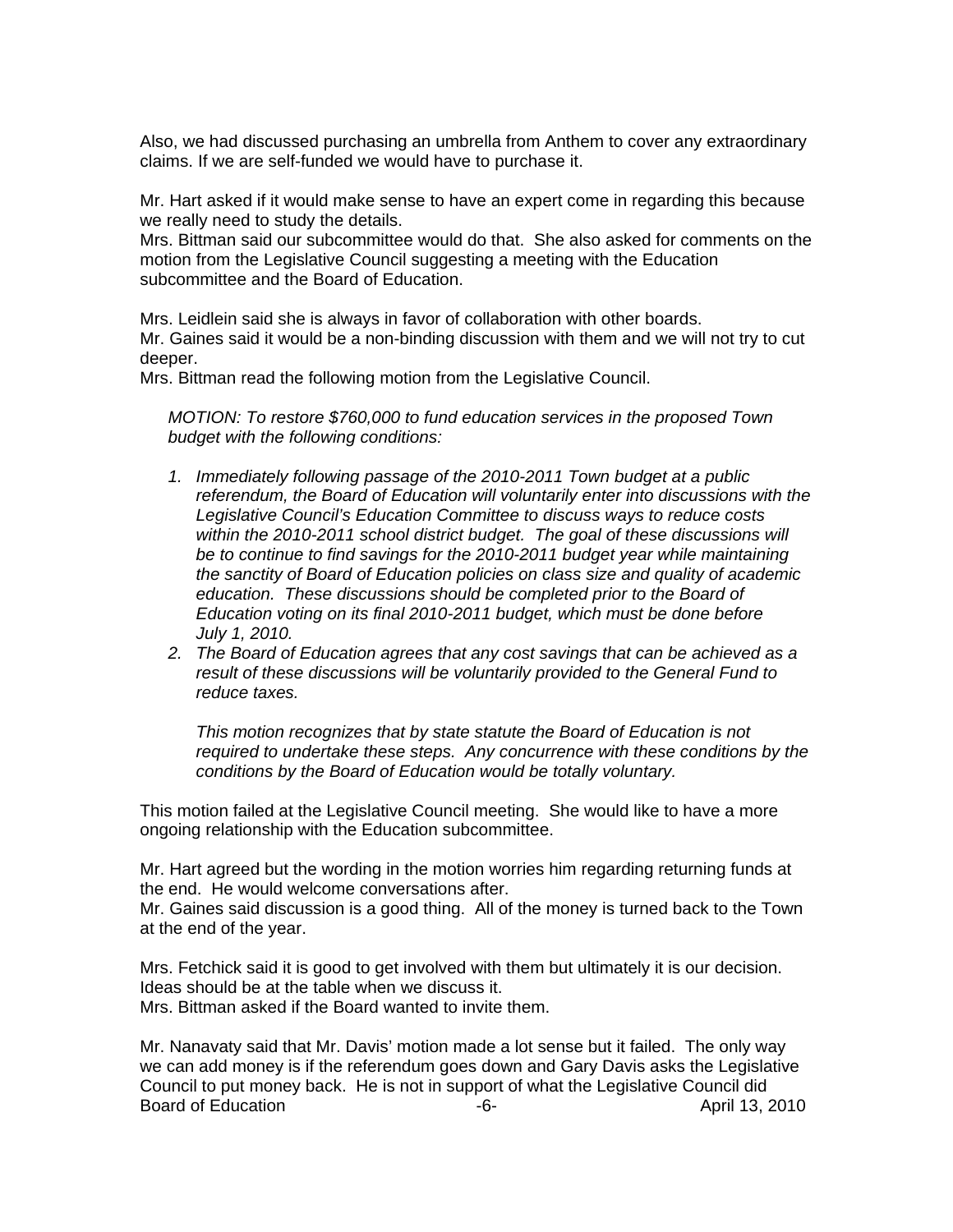which was horrendous. He does not support that budget and he hopes the populous votes "no" and shows up at the Board of Finance and Legislative Council meetings to tell them why they voted "no" which is to add money back to the Board of Education. This is the second time he advocated voting "no" for the referendum. Money did get put back by the Legislative Council the last time. This budget doesn't achieve the educational objectives we were elected to uphold.

Mrs. Bittman said she doesn't support the cut were given. To vote the referendum down four times and think money will be put back in makes her afraid in the long run that we will end up with additional cuts. She is encouraging people to vote and then get on with things. Voting yes doesn't mean you agree.

Mr. Nanavaty said the Legislative Council meets tomorrow to decide on advisory questions on the ballot. Given the draconian reduction of the Board of Education this is the first year, in his opinion, that this is a reduction we cannot make. If there is a united front and if they see a substantial number of "no" votes it will send a message. If they don't get it a number of times and don't have a budget by August they will have to look at bonding.

Mrs. Fetchick said she has spent the last five years collecting voting data. She found consistently that there are 2,000 to 2,500 "no" voters for each election. When the vote didn't pass is was by a small margin. She encouraged people to vote "yes." To get the number of voters to put money back you would have to exceed the 2,000 to 2,500 voters who vote "no." We would not exceed that and we would get cut more. Just looking at the math we could not overcome the number who vote "no." Taking on more cuts would be too much for the district.

Mr. Gaines said the presumption is that giving a "no" vote means that the school budget will be cut. We have been cut 10 times more than the Town budget with layoffs on our side. He does not support the budget put forth. The cut is too much. We're going to have to state our priorities for education which is teachers. He is concerned about cutting afterschool activities and high school sports. He is not in favor of the budget imposed by the Legislative Council and advocates a "no" vote.

Mr. Hart said if we cut all activities that still isn't enough. All the little costs add up to nothing. If you vote "no" you run the risk of more cuts. At some point we have to say enough is enough. He doesn't know what he is going to do personally. It depends on what will be on the ballot. It is difficult saying "yes" to the reduction.

Mrs. Leidlein said if we get to the point where we have the option of reducing the budget by more they can look at the Town side and not ours.

Mrs. Bittman there was no consensus by the Board on how to advise the public on how to vote. If it fails she would like the Town side looked at. She wished we could have presented to the full Legislative Council.

Mrs. Leidlein said that there are some areas with contracted increases. With layoffs would any of the contracted increases be reduced? Can some of the other increases be given? Board of Education **-7-** T- **April 13, 2010**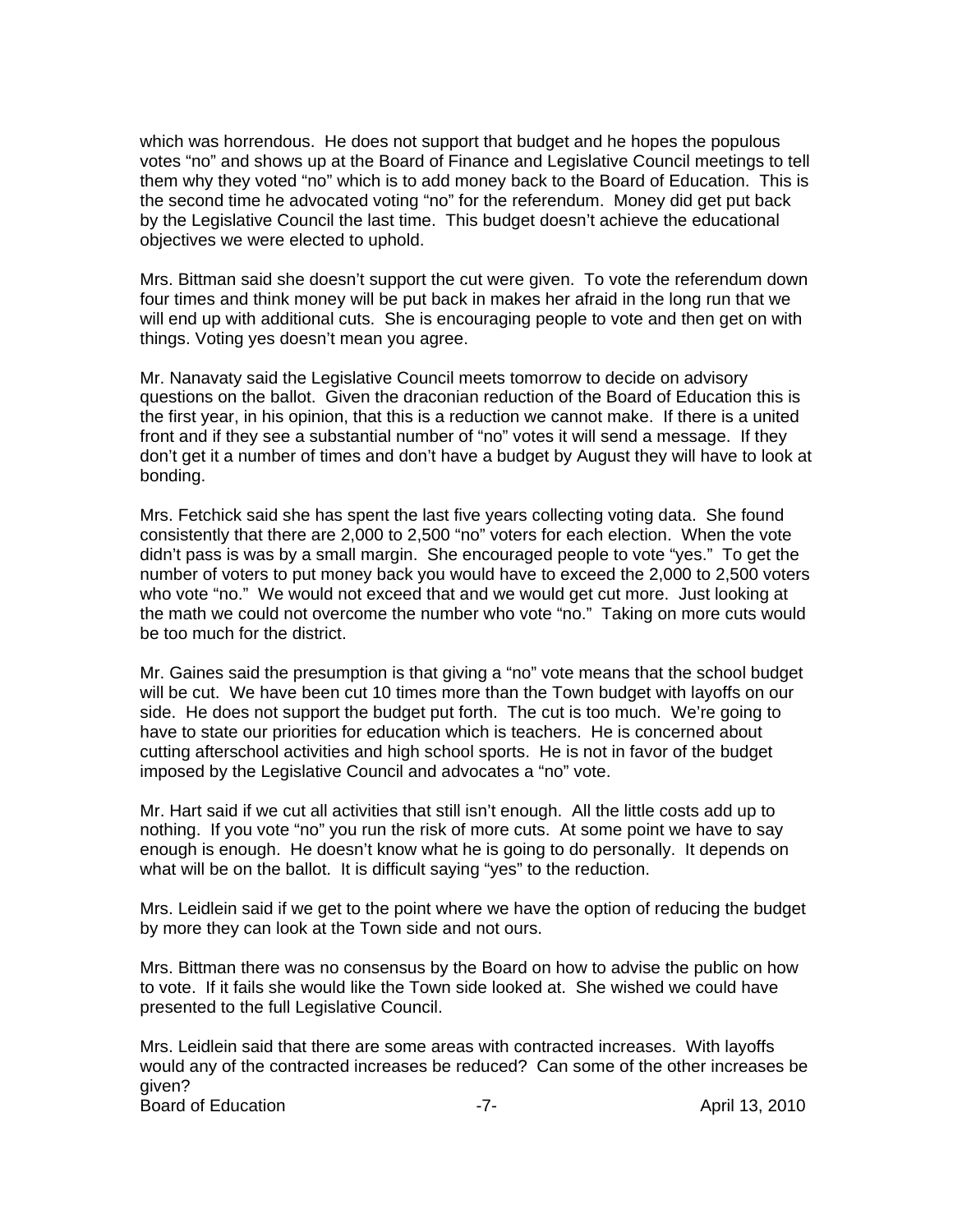Dr. Robinson said there has been only one vote by the Board in terms of cuts. When those personnel are removed the contracted costs will go down. Mrs. Leidlein asked to see the effect of those as a result of the contract increases. Dr. Robinson said those are determined by the Board.

Mr. Hart said a couple of meetings ago we had a list of sports at the high school for \$520,000. He asked if the Board could get a detail of non-sporting activities. He also wants to look at how many sports have freshmen sections. What would happen if we eliminated everything but salaries from the sport activities budget? We could set up parent corporations. Why is there no other expense for ice hockey than salaries?

Mrs. Bittman asked if students, for example, in the debate activity were paying for their own buses. What non-sporting activities are completely funded by parents?

Mr. Hart said we pay \$417 per student for activities at the high school. If we increase pay for play fees it doesn't help. The cheapest sport is indoor track and the most expensive is the girls and boys basketball. Why is the boys the most expensive?

Mrs. Fetchick asked if we look at options now or wait until after the vote.

Dr. Robinson said we are past the point of trying to be creative. We are trying to find ways of funding things that have to continue. We want to do anything to preserve teaching and learning. We invest so much in our teachers and upgrade instruction. Forty-four teachers received notices. All things are critical.

Mr. Nanavaty said that regarding interscholastic sports we have to keep in mind that just as the Legislative Council and Board of Finance are concerned about families in this economic time we have to cover families who cannot afford to pay for their children to participate. Our teaching staff has taken a lot of hits from these two other boards. The way the teachers have been treated by them over the past two years is not fair. Comments by them have been inappropriate.

Mrs. Bittman asked if she had the consensus of the Board to ask to meet with the Education subcommittee. The Board agreed

## Item 5 – New Business

Approve Summer Reading Book: Dr. Gejda said this book was for summer reading for students leaving fourth grade and would be followed up by the teachers at Reed.

Mr. Lagana said after reading the book he was concerned about the premise of online anonymity and no repercussions from the teacher. He found it a little troubling that there were no consequences for actions.

Dr. Gejda said it deals with bullying and appropriate ways to handle a situation with a bully. The teacher in the book also said he should have listened to the student. Regarding the online piece we do have students who are active online now.

Mrs. Fetchick said she was disturbed about the anonymity and being online. We have to be sure the students know that this is not okay. Board of Education **-8-** April 13, 2010